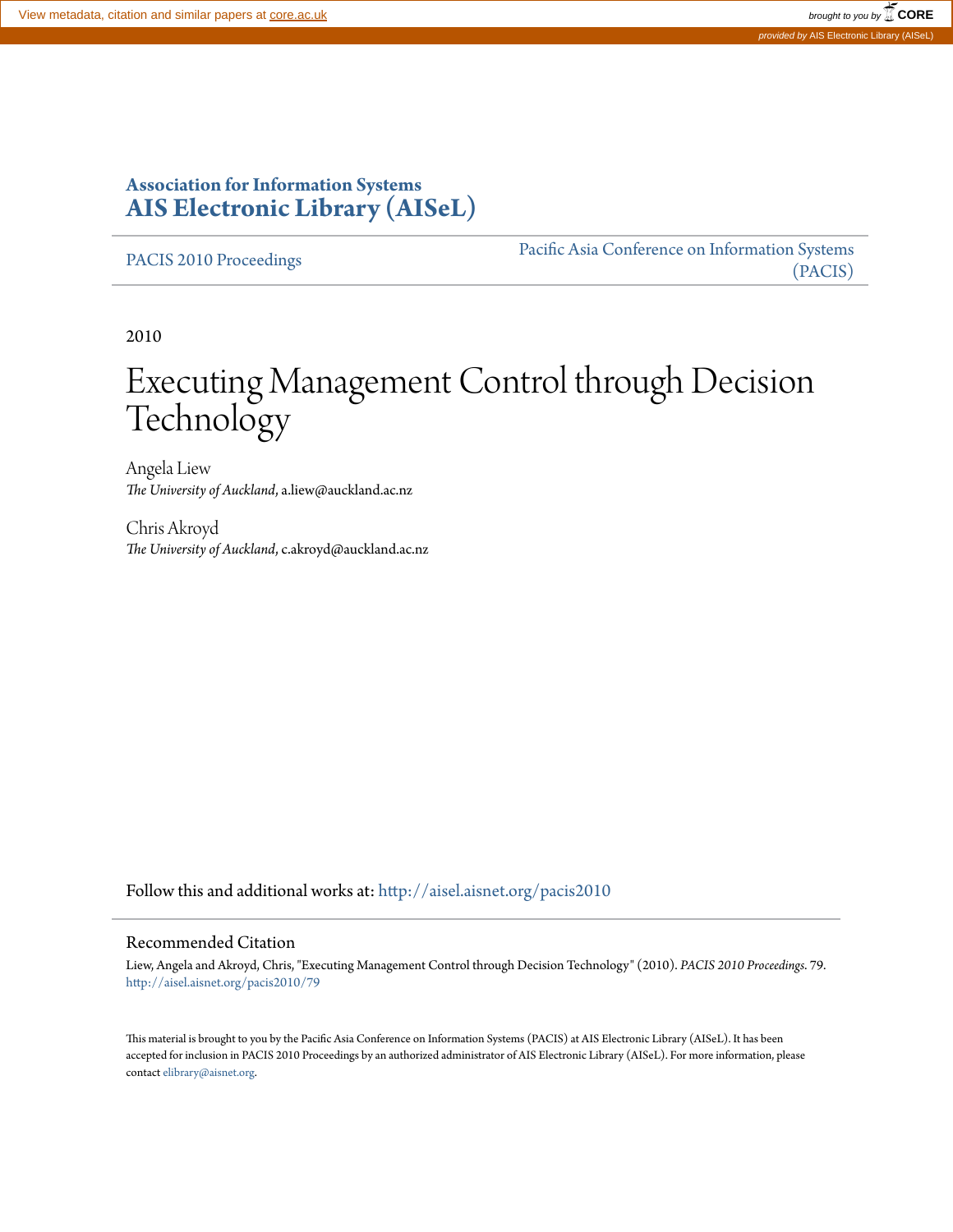## EXECUTING MANAGEMENT CONTROL THROUGH DECISION TECHNOLOGY

- Angela Liew, Department of Accounting & Finance, University of Auckland, New Zealand, a.liew@auckland.ac.nz
- Chris Akroyd, Department of Accounting & Finance, University of Auckland, New Zealand, c.akroyd@auckland.ac.nz

#### Abstract

*When competition is tough and resources are scarce, management may seek ways to systematise their decision-making process so as to control their operations and resource allocations. Yet little is known about how decision technology is used as a means to administer managerial control. This research investigates how an organisation used decision technology to execute management control to manage the work activities of their employees in a group decision-making setting. It assesses the impact decision technology has had at the firm level focusing on the transformation of the formalised decision process and the individuals involved. The research is carried out using case study, where the data is collected from multiple sources including passive observations in board meetings and functional team meetings, and interviews with decision makers of different hierarchal levels. We found that the decision technology not only enabled management to execute management control vertically across different hierarchal levels but also horizontally over their fellow peers. We also learned that product development decisions that were previously avoided (due to fear of project failure) are now made. This is noted from the increased number of radical (for the firm) new products commercially launched.* 

*Keywords: adoption, case study, diffusion, information technology impacts, management control.*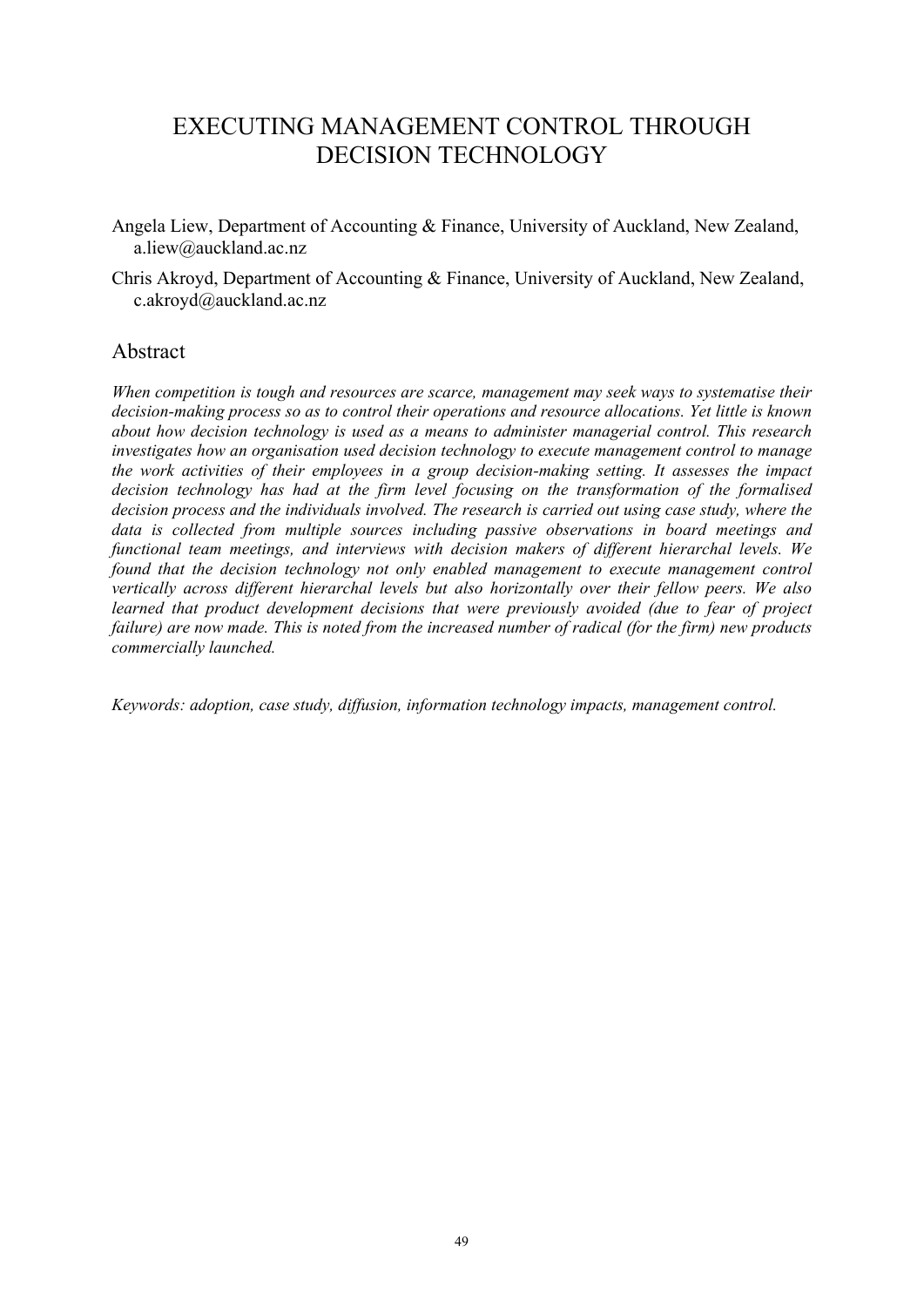### **1 INTRODUCTION**

Research has shown that management executes controls during product development (Davila, 2000; Bisbe and Otley, 2004) and that technology adoption and diffusion impacts organisations (Fichman, 1992). Technology is increasingly being used to assist in executing managerial activities and decision making within organisations (Chapman, 2005) and yet we know very little about the use of decision technology by management (Dechow and Mouritsen, 2005; Quattrone and Hopper, 2005) and the impact the adoption and diffusion of these tools has on management control.

In this paper, we examine how an organisation used a decision technology and how the use of the decision technology changed the way in which management control was accomplished. Our focus in this paper is on analysing the impact and consequences of organisational change on management control as a result of technology adoption and diffusion in practice in a group decision-making context. Two research questions were used to guide this study: (1) How did the use of a decision technology influence formalisation in the decision process? and (2) How did the use of a decision technology influence individuals involved during the decision process?

We use a case study approach (Dube and Pare 2003, Yin 2003) to capture a rich set of data that comes with an intensive single case study. The case study is an approach suitable for learning about the implementation of decision technologies in practice at the firm level (O'Leary, 2008), developing and generating new theory and knowledge (Cooper and Morgan, 2008), demonstrating situated experience (Mackrell, Kerr and von Hellens, 2009) and the application of decision technology in practice (Arnott and Pervan, 2005). As a research methodology it helps us learn about the real issues and problems faced by organisations.

From the intensive case study conducted, we found that the decision technology changed the way in which management control was perceived in the organisation. Before the implementation of the decision technology managers were focused on the outcomes of product development projects. With the introduction of the decision technology controls changed with the new focus on the actions of managers during product development. This gave management a new-found confidence which they were previously lacking. This new technology made it possible for managers to be convinced that their subordinates could deliver new radical products to the firm. Prior to the implementation of the decision technology, managers had been conservative in their decisions which resulted in them considering only incremental new products as they were reluctant to approve projects that might fail. We argue that this change in behaviour occurred because the managers were no longer accountable for the success or failure of product development projects, but rather became accountable for fulfilling their responsibilities during the product development process.

This paper extends existing the literature on the use of management control within the new product development context (Davila, 2000; Bisbe and Otley, 2004; Davila, Foster and Li, 2009; Jørgensen and Messner, 2009; 2009) and the use of technology as an electronic colleague that participates and redistributes the burden of accountability (Arnold and Sutton, 1998) as an enabling approach to management control (Chapman and Kihn, 2009). It contributes empirical evidence to the knowledge of technology adoption and diffusion which is an increasingly important for organisations in executing management controls, managing their decision process and managing individuals involved in the process (Fichman, 1992).

The decision technology on which this research paper is focused on is a commercial technology called Accolade. This decision technology is used by many firms in managing their new product development process and communicating progress and outcomes throughout the decision process. The case site selected was a commercial firm that undertook a number of new product development projects and employed this particular decision technology to assist them when making new product development decisions. The methods used to collect the case study data included direct observations of management board meetings and functional team meetings as well as interviews and document analysis.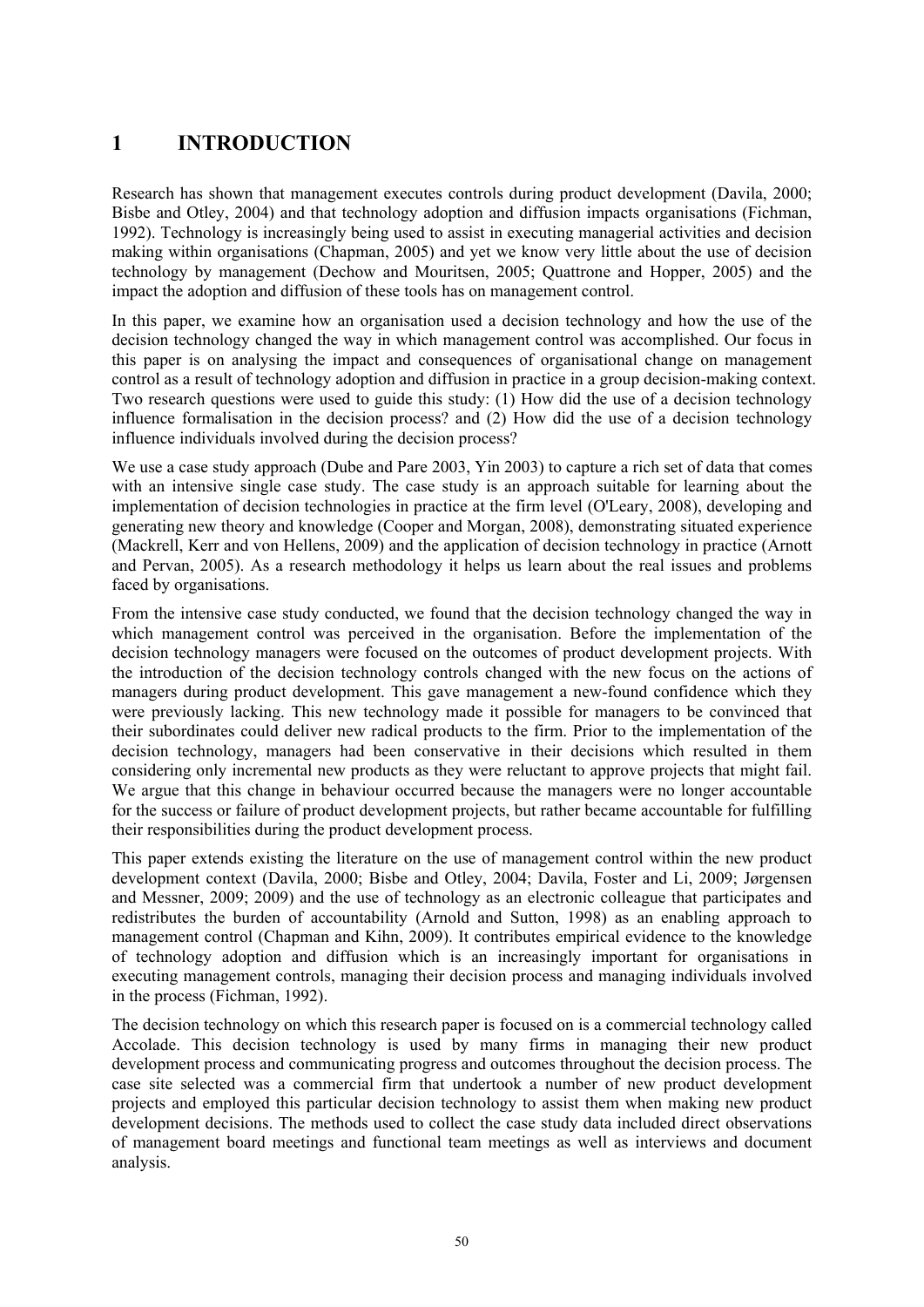Our findings show that before the introduction of the decision technology, most individuals were not prepared to take responsibility for the product development process or making decisions concerning new products, and so avoided starting new projects. Because of the perceived risk of product develop management did not believe their employees were capable of handling innovative projects. After the implementation of the decision technology we found that not only were decisions being made but more innovative projects were also being considered, approved, developed and commercially launched. We also found that through the decision technology, management was not only able to administer management controls on their employees but also among their fellow peers.

In the remainder of this paper a more detailed account of the decision making process during product development is given. This is followed by an overview of the research domain and the research design and methods applied in this study. A comprehensive account of how the decision technology influenced control is subsequently described in the case study section. An analysis of the case study findings is then presented in the discussion section. This is then followed by a conclusion which summarises the findings and presents some limitations of the study as well as some future areas of research.

#### **2 THE USE OF TECHNOLOGY IN PRODUCT DEVELOPMENT**

Increasingly, information technologies are being used to collect, disseminate and monitor managerial activities and assist decision making within an organisation (Chapman, 2005). Decision technology defines the logic by which decision management and decision control are performed. They are frequently adopted to assist decision makers with their innovation decisions so that they can become better informed of potential issues or solutions involved. Therefore, decision technology can be considered as channels through which management can execute their control (Dechow and Mouritsen, 2005).

A number of decisions are usually made before new products can be brought to market. These decisions cover a spectrum of operational and strategic decisions. Decisions about how a product can be designed, produced, and packaged not only influences production costs, but are particularly critical to the commercial success and failure of products and profitability of firms. Hence, management accounting information needs to be captured so that product design, product costing, and product pricing decisions can be made as part of the decision-making process in new product development. Each decision can involve a multitude of considerations such as strategic fit, competitiveness, synergies, technical configuration and feasibility, procurement and distribution, financial risk and reward. Besides deciding on whether to launch a new product or not, managers also need to decide on which projects are prioritised. This is because firms do not have the resources to launch all probable new products at the same time. Managers also need to determine the product mix of all existing and new products. This calls for a good product mix strategy which complements the strategy to introduce new products. Due to the nature of commercialising new products much of management control is driven by uncertainty and product strategy (Davila, 2000). With the increasing use of technology, the research challenge lies in discovering how control is "establishing order into work activities" with the aid of technology (Quattrone and Hopper, 2005).

Given all the factors that need to be considered, product development decisions are often made by a group of individuals who hold different knowledge and expertise across the firm. It is also a topic that is regarded as relatively complex given the creative demands of product designers and the high uncertainty of their outcomes (Jørgensen and Messner, 2009). One of the factors that can be leveraged to improve an organisation's new product performance is the effective use of a new product development decision process (Anderson, 2008). Furthermore, the failure of new products has been linked to the weaknesses of this decision making process (Cooper and Kleinschmidt, 1996; Stewart-Knox and Michell, 2003).

It has been suggested that the new product development decision making process could be enhanced through process automation (Cooper and Edgett, 2008). This allows administering the completion of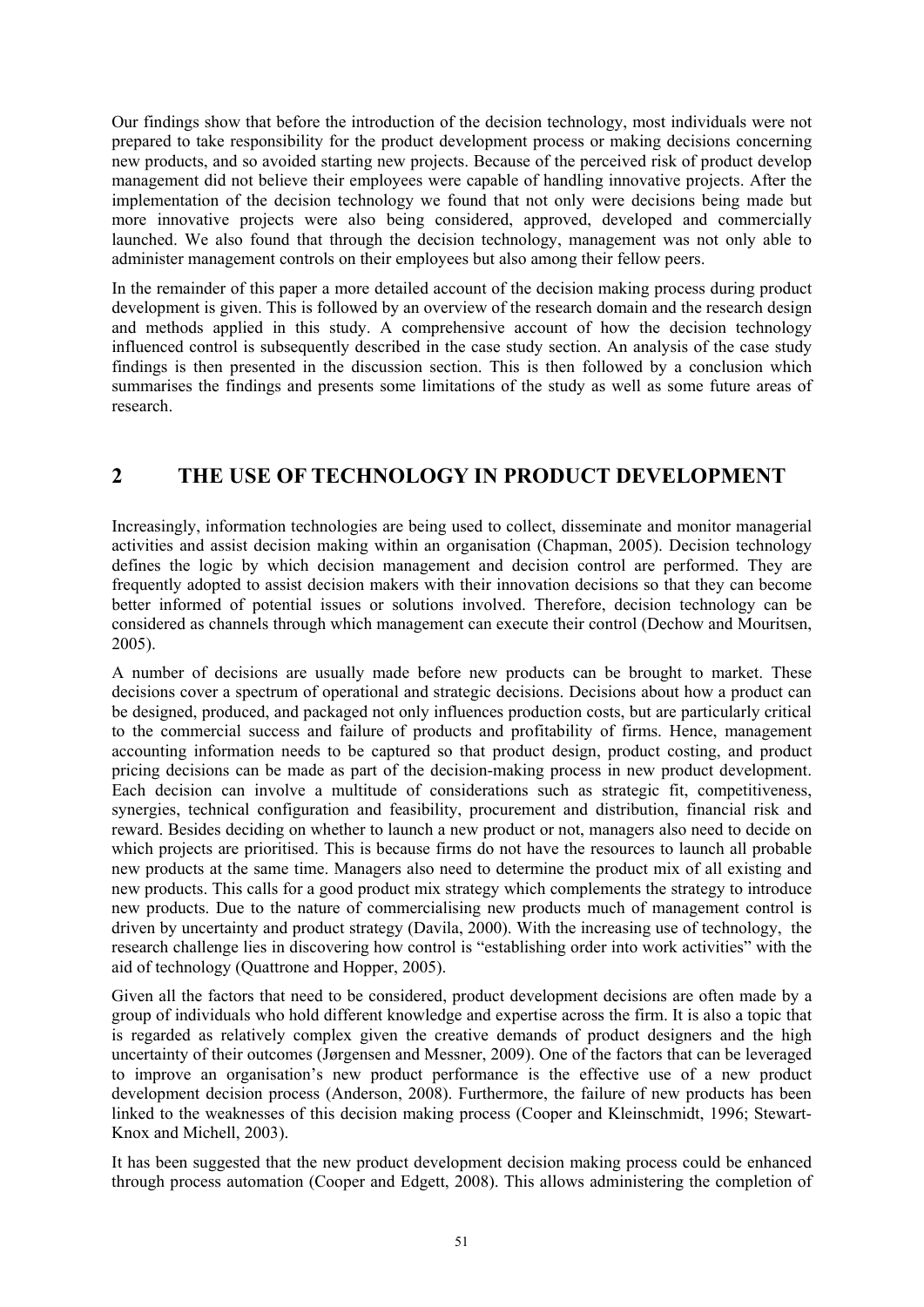process activities and regulating the process deliverable routines in a coordinated and organised manner (Cooper, 2008). Therefore, decision technology could be employed to automate and enhance the decision process so that individuals involved can focus their energy on making the important product development decisions. Despite their potential benefit, little is known about the use of decision technology in new product development practices (Sarin, 2009).

On many occasions, management engages, manages and intervenes in product innovation projects through meetings (Christiansen and Varnes, 2007). A decision technology may create opportunities for equal participation in these meetings. Individuals may no longer need to conform to an opinion confirmed by the majority (von Winterfeldt and Edwards, 1986). They may not need to agree to the first solution raised to avoid offending anyone even if the solution is not the optimum one (Rowe, 1992). Furthermore, the use of a decision technology may reduce the likelihood for certain individuals dominating the decision dialogue because of their status or personality rather than their knowledge (Morgan and Henrion, 1990). The use of a decision technology may also assist with group dynamics by stopping collective decisions being over-influenced by more talkative individuals in meetings even when these individuals may not be the best informed individuals (Rowe, 1992).

The introduction and implementation of a decision technology often brings a sense of uncertainty relating to the replacement of human judgments and individuals in the decision process. There are three possible extremes in the theory of technology dominance (Arnold and Sutton, 1998): (1) individuals are in a contempt relationship with the technology if they do not have sufficient experience of the matter and/or regards for the system; (2) individuals are in a collaborative relationship with the technology if they consider the technology as a fellow decision team member that contributes and proposes ideas; and (3) technology has essentially eliminated the need for skilled labourers or human judgments. Therefore, it would be of interest to find out how the people involved in the new product development decision process are affected, if any, from the use of decision technology. Furthermore, if this effect on people applies across the organisation, or specifically on some people depending on whether they execute and/or receive management control through the use of decision technology.

#### **3 RESEARCH DOMAIN**

In this paper we report on a case study of a firm which operated in the food industry. In terms of developing new products, the food industry was seen as having a number of unique features in comparison to other industries. They experience small windows of opportunity to launch their new products to match current trends in already saturated markets. This made the development of new products a challenging undertaking in this context. Even when businesses have the technology, expertise and capacity to develop radical new products, there were restrictions on the willingness of retailers' to stock them. Furthermore, many consumer food products experience short lifecycles and thus disappear from the shelves within one year of their introduction. Given all these constraints many food businesses prefer to redevelop existing products to reduce their failure rates and hence incremental new products are traditionally introduced rather than radical new products. However, this approach puts businesses into a vicious cycle to maintain financial performance as they fight in an already intense and saturated market with new products that have shorter lifecycles. Businesses needed to have a good new product development process so that they can make decisions in an efficient manner. Therefore, decision technology can be employed to help better manage new product development decisions.

In this research paper, we focused on a commercial decision technology called *Accolade* that is used by many firms developing new products in the Asia-Pacific, North America and European regions. This decision technology was developed by an international consulting firm called *Sopheon*. *Accolade* enables project management as well as follows and automates a decision process known as the Stage-Gate® Product Innovation process. The Stage-Gate® Product Innovation process is a well adopted (Griffin, 1997) and researched decision process in new product development (Cooper, 2008; Summers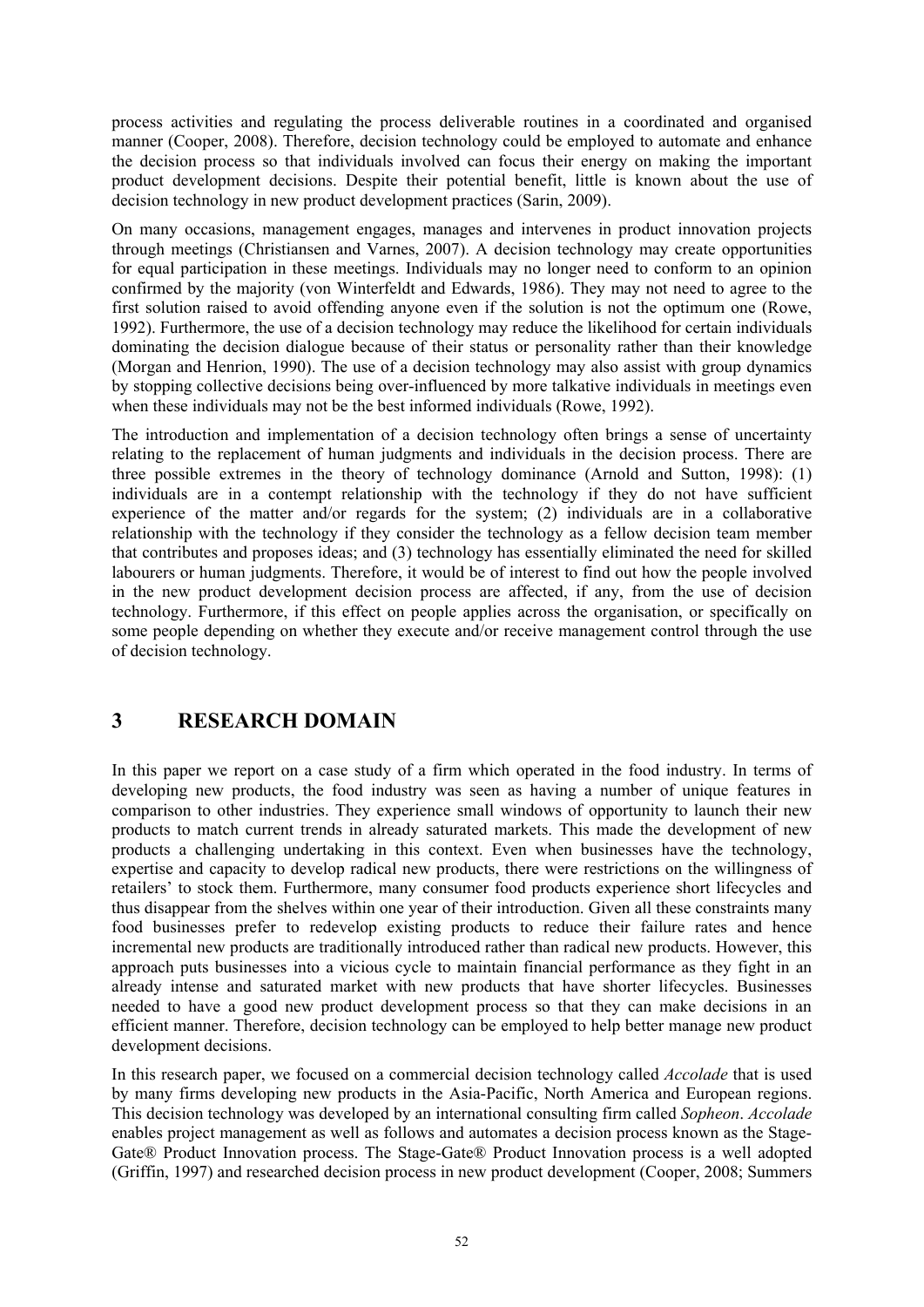and Scherpereel, 2008). It operates as a conceptual roadmap in moving each new product decision problem through the decision process from idea inception at the start through to product launch in the end. It also helps support those individuals involved in a firm's new product development to better manage each project concept through the decision process in a complete and orderly fashion. Such notions may assist in achieving an enhanced decision outcome when incorporated within a decision technology, but the decision technology neither makes decisions nor generates new product ideas.

The decision technology, *Accolade*, acts as a central repository where all applicable information can be entered into and retrieved from one single source in a consistent fashion. A variety of data is collected in the process. Besides collecting financial data to quantify the probable financial returns, non-financial data about the strategic fit, market attractiveness, technical feasibility, and ease of implementation, and management accounting data such as budget, forecast, and performance are also collected to assist businesses in the new product development process. It also keeps track of when the action dates are and who the individuals responsible for specific tasks are.

#### **4 RESEARCH DESIGN AND METHODS**

A case study was carried out firstly since it was more suited to understanding how a decision technology could shape an organisation's decision process. This was important in addressing the first research question in understanding how formalisation was structured through the implementation of a decision technology. Secondly, we wanted to hear and see what and how individuals perceived as a result of the technology implementation. This was valuable in addressing the second research question in learning about individuals' conscious viewpoints as well as their unconscious actions. Only when we have examined the influences on the decision process as well as on the individuals we could conclude on the execution of management controls through decision technology.

Three specific methods were employed to collect the case study data. First, non-participative observations were used to collect information at new product development decision meetings and during investigation activities. These observations provided rich data not only in examining the interactions and discussions among individuals involved but also allowed the monitoring of decisions while they were making progress. Observing the decisions in progress was more desirable than retrieving them through individuals' retrospective recollection. The second method, interviews, were used to collect data from individuals involved in new product development that represented varying organisational hierarchy levels across the firm. These interviews brought organisational wide viewpoints together and provided opportunities to compare and contrast opinions between those recipients who only saw the end results and those from those employees who used the decision technology on a daily basis. The third method involved analysing the data extracted from the organisation's new product development decision technology. This data provided the information for which decision meetings' interactions and discussions were based upon. Collectively, these three methods helped us examine an organisation's management control through the interactions and actions of those individuals involved.

By the time data collection began at the case site, the decision technology had been implemented for nearly two years. Individuals were interviewed and observed over a period of 7 months during the 2009 calendar year. During this period, 3 new projects were launched onto the market while 28 projects were presented and discussed at 6 senior management board meetings. There were 28 licensed users at the case site, of which over 40% of them in total were interviewed. These users represented various organisational hierarchal levels and included the CEO and all users directly involved in approving and leading the decision projects. One-third of the line managers were interviewed, though two-third of them was observed in board meetings and/or functional team meetings. None of the unit managers were interviewed, but two-third of them was observed in decision meetings.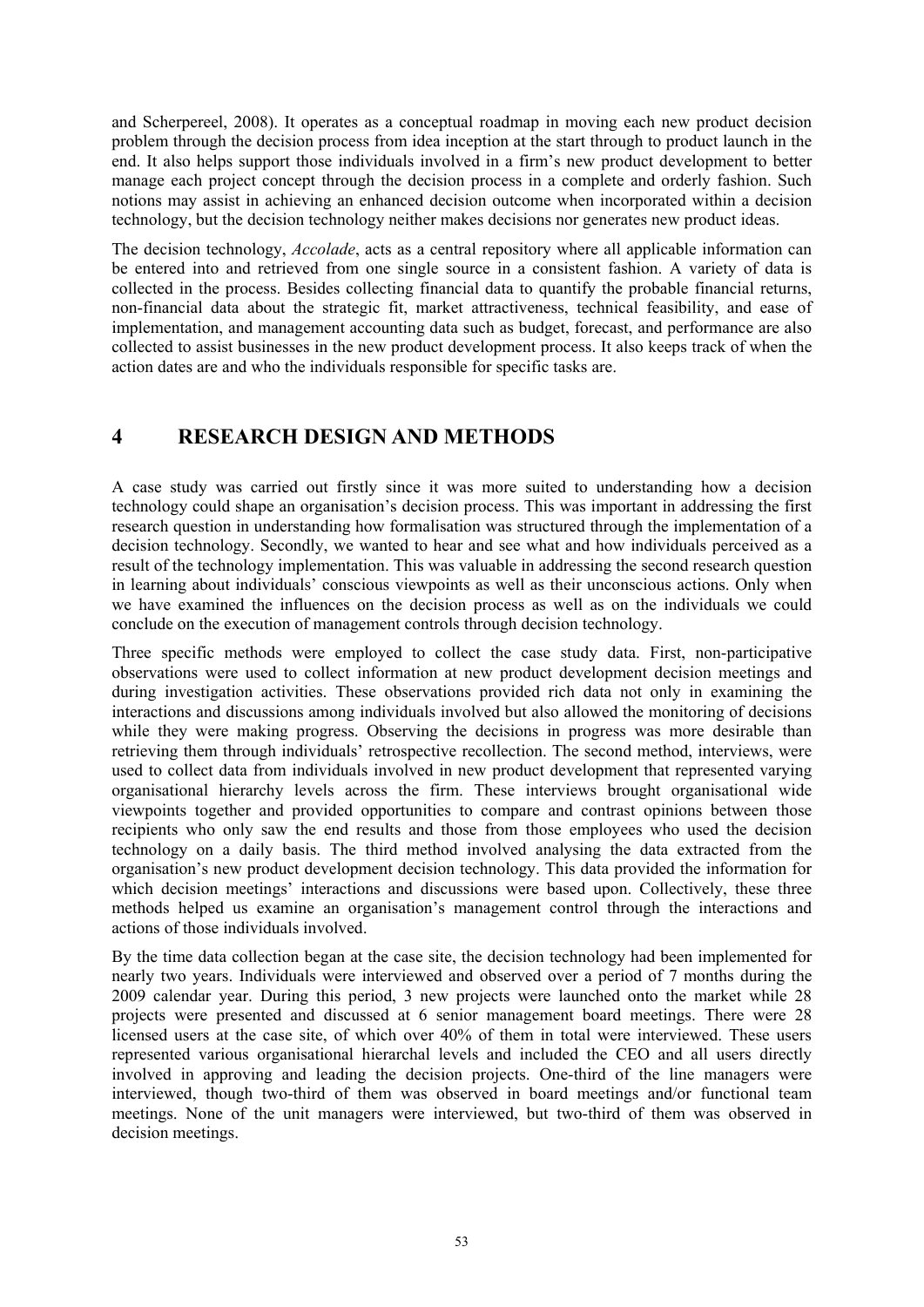#### **5 THE CASE STUDY: DATA COLLECTION**

Our case site, *Big Fish* (a pseudonym), was a food company that reared, farmed, developed and processed its own fish products in New Zealand. It employed over 400 employees across the company and on several aquaculture sites. Half of their products were sold locally in New Zealand while the other half were sold abroad, mostly to Australia, Japan and the United States. *Big Fish* developed and processed all of its new consumer food products in house. The company's definition of radical new products included products and/or processes that involved technology that were new to the company, as well as products that had never been introduced by the company. The notion to actively develop and introduce new consumer products became part of the company's strategy in 2005. This was seen as an important move by the company due to the increased competition it was facing locally in the market. Therefore, the company saw the need to launch more value added products to gain a greater profit margin. However, the sale of new value added products reached only 1% and did not surpass the revenue target for new products of 2%.

Rather than immediately investing more resources into new product development, some of the management team began holding a weekly book club to learn of a structured new product development decision process that was adopted by many other food companies. This structured process, known as the Stage-Gate® Product Innovation process, was one that was formulated through best practices. During these reading sessions, they learnt about the benefits and pitfalls from cases of other companies that had deployed such a structured process. The general managers categorised their past decision process as being "*pretty chaotic and not very well organised*". One of them even highlighted that the past process "*was very much driven by personal favourites and gut feel*". Therefore, they believed there should be a system for everything and a bit of discipline was what they needed to help improve it. They soon became convinced that a structured process could only be fully attained through the administration of a decision technology rather than relying solely on individuals to uphold the administrative progression. Consequently, *Big Fish* decided to implement *Accolade* to help manage and realise their new product development efforts in June-2007.

The generation of new project ideas was never a concern before or after the implementation of the decision technology. The concerns have always been relating to the management, evaluation and decision making of project ideas. Product development was traditionally a topic shared only between two divisions: manufacturing operations; and sales and marketing. Soon, much debate and resistance surfaced whilst a team of decision makers was being formalised among senior management members. The General Manager of Corporate Finance was delighted that he was finally "invited" to be part of this decision process, but the General Manager of Aquaculture (GMAQ) had to fight hard to be included as a member of this business decision process. Given the organisational structure of the company and how important new product development was to the business, the GMAQ felt an aquaculture voice should not be excluded from the decision process, "*So I wanted to be involved in the discussions. And I thought it would help improve our relationships within the management group team. And I think it has helped with that*".

Nevertheless, the Chief Executive Officer (CEO) was officially kept from being a member of this business decision process. The CEO maintained that he was nevertheless still in control and could exert authority. He insisted that "*it's not about exercising power, it's about doing what's right*" and argued that it was an unlikely occurrence for him to exert his authority since "*I will be at odds with the consensus there*". The CEO was adamant that his surrendering of this critical position would uplift the morale of his senior management as it made them feel responsible for this decision process.

Unlike most other companies, *Big Fish* did not trial a manual stage-gate product innovation process before implementing *Accolade*. Senior management of *Big Fish* made a conscious decision to put technology in place to drive the structured decision process and have effectively adopted both the manual and automated Stage-Gate® Product Innovation process simultaneously to manage its new product development process. Senior management of *Big Fish* insisted that a decision technology was something that the company needed in order to move forward. They did not perceive the cost of implementing the decision technology as a financial barrier. Even the CEO believed that the cost of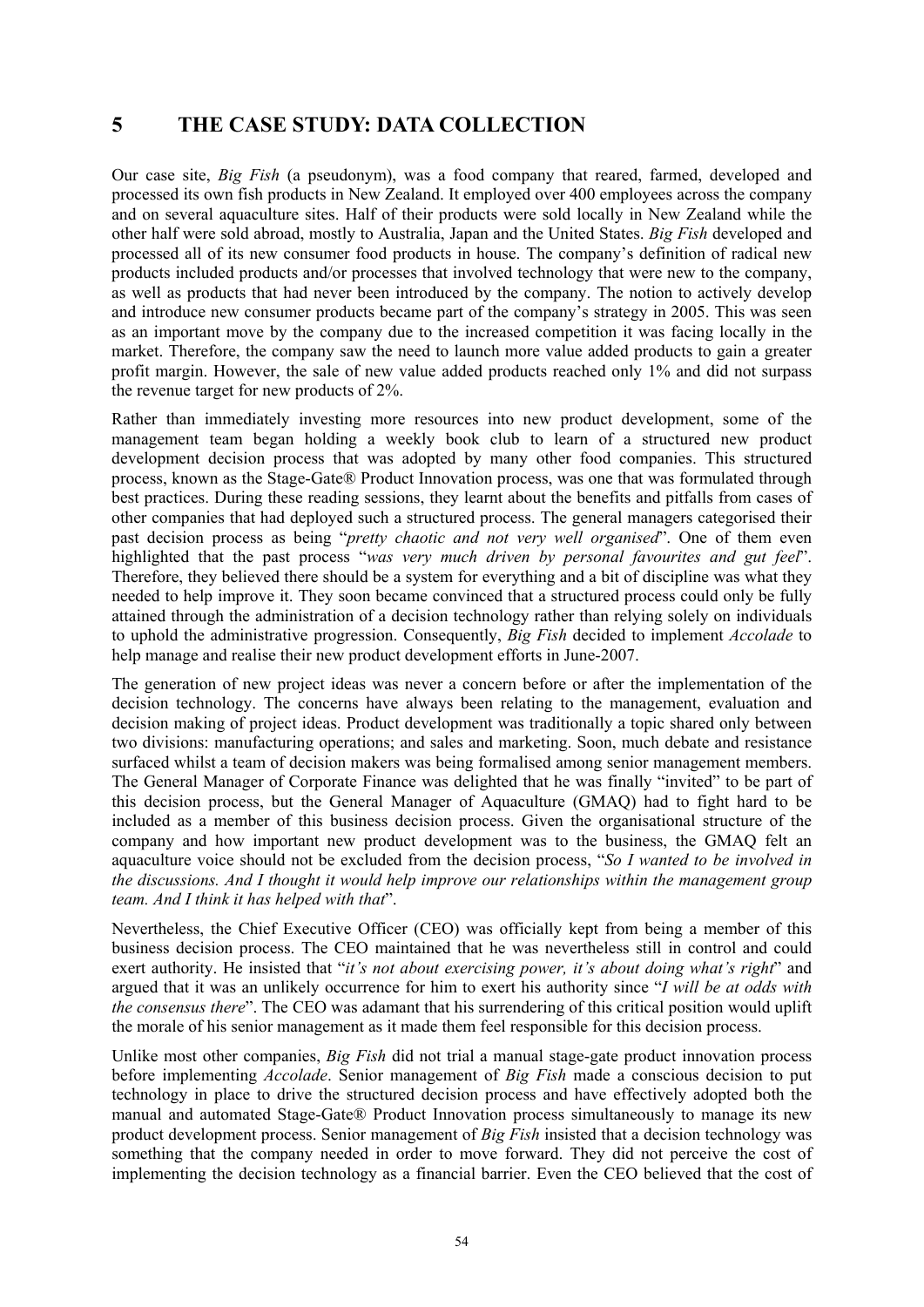the decision technology was insignificant in comparison to the volume of Salmon fish produced each year.

Not only did *Big Fish* not implement a manual stage-gate process, they made a bold investment by insisting on implementing a software version with full functionality, hosting and owning the backend database at its premises through their acquisition of *Accolade*. According to a general manager, "*If we were going to do it, we should do it full*". This was despite it being an investment which was beyond the usual amount for a company their size. In the past, the responsibility for developing new products was part of sales and marketing's job. However, when it came to developing the ideas, neither of the two traditional divisions, manufacturing operations and sales and marketing, took responsibility for making decisions. Therefore, besides investing in a decision technology, *Big Fish* also hired new employees to form a product development team dedicated to manage the new product development process on a daily basis. This initiative also allowed line managers from those two divisions to be solely responsible for the daily running of their current products, rather than directly accountable for prospective projects that were not still in development. The CEO believed "*it was an investment for the longer term and not the short term, and that was ballsy. That was a courageous decision, I think it's starting to pay off and we're starting to see it now*".

The notion of a decision technology in action brought about the possibility of instigating discipline into an otherwise chaotic and unorganised decision process. With the right cultivation, such a notion could lead to an improvement in the accountability and responsibility of decision making in the firm.

"*I like the idea of, when it was sold to us, it was saying we'll record all your comments and be able to go back and say 'who said this was a crap idea and who said it was a great idea?'. And you'll be able to then get a feel for people's judgment. And people's judgment will be better informed the next time. Because there's that accountability. Because what you said back then has been recorded. And I thought that was really powerful.*"

The mere fact that all past contribution comments were captured; individuals could be held accountable for their unsubstantiated remarks. For example, sales would need to explain why their predicted sales figure varied significantly from the last round. According to one of the general managers, until now, all individuals involved "*have entered the process in good faith and have got on with it in good faith. And I think that good faith has been rewarded and we've all treated each other's points of view with respect. There's been no real problems*".

Among the 28 licensed decision technology users, 4 individuals were specifically employed to run and manage the new product development process. These employees were categorised as "product development technologists". The rest of the users either contributed during the development process as requested based on their respective expertise, i.e. "line management"; or evaluated the decisions in progress based on their management role, i.e. "senior management". Together with the new product development technical manager all four General Managers representing the entirety of the senior management of the firm formed a new product development gate keeper team. This team was set up to collectively manage and decide on the progress of product development projects. Only these 5 gate keepers have voting rights in the decision process. The gate keepers would only consult the CEO if a request for capital expenditure was required.

Even though the CEO had been excluded from the formal decision process, he did log into the decision technology and monitor the project progress as a licensed user. He also came to decision meetings unexpectedly as he wanted to show his physical presence to his fellow employees that he was supporting them, and was not ignoring them. He would express his reservations while in the decision meetings despite the fact that he had no voting rights.

There have been a number of instances where information on a project's progress and findings were not made available in the agreed timeframe. This was usually caused by the sales line manager late in his submission of predicted sales figure. However, on those occasions the pressure was immediately placed upon the General Manager of Sales and Marketing to tell his subordinate to step up his team's contribution.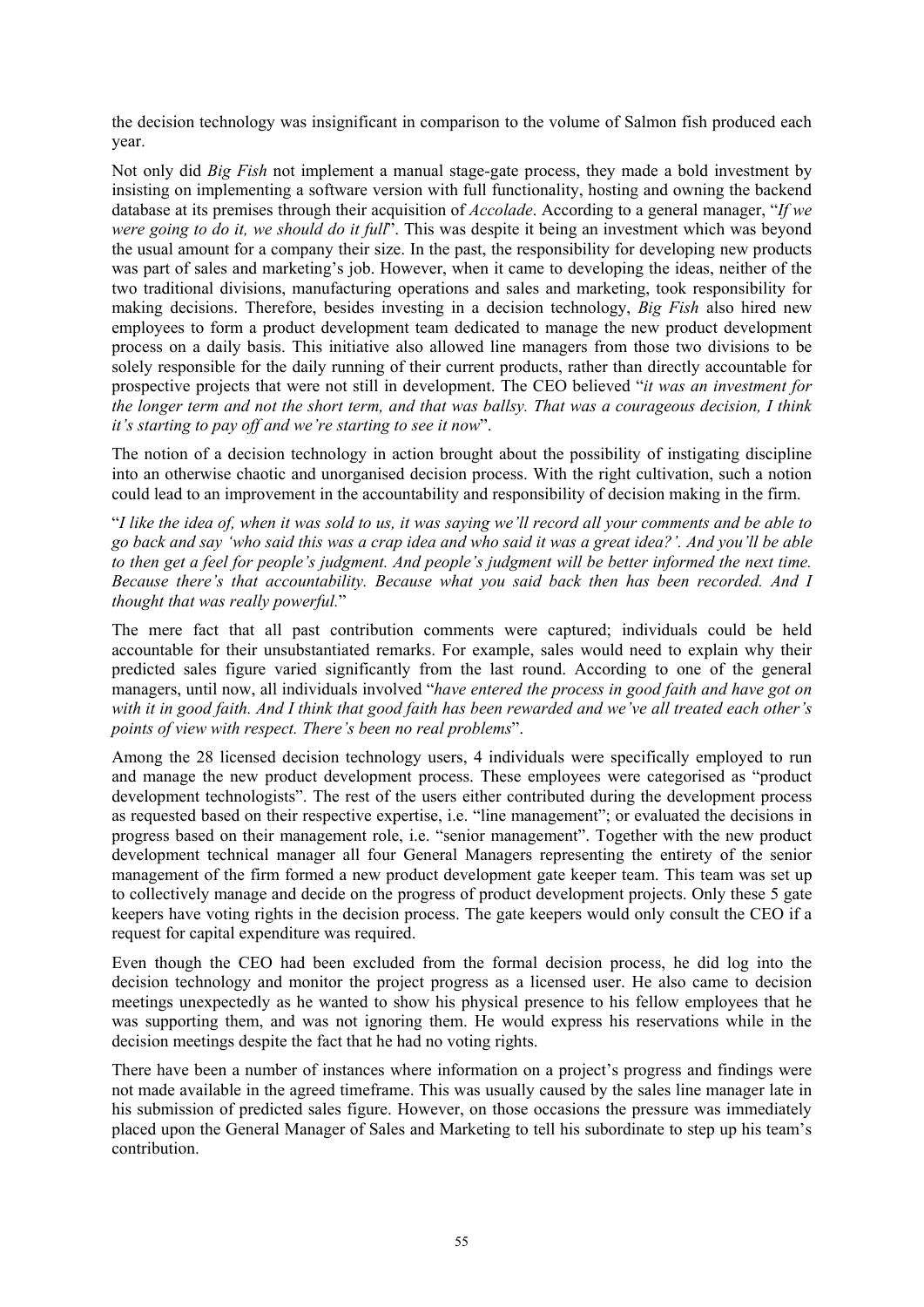Discussions held in the decision meetings were usually focused on the topics presented and rarely strayed to unrelated topics or project ideas. Some gate keepers might come to the meetings and inquire from other gate keepers about some functioning aspects of the project findings so that they could have a fuller picture. Alternatively, the technologists might provide new and updated information at the meetings and thus sparkled new questions raised from the gate keepers. Frequently, discussions arose following an earlier inquiry or on some specific information that was presented. Since the decision technology was brought into the meeting room, it could readily be used to reveal the composition of the summarised information. In occasions where indecisiveness or disoriented gaze or exchanges were made, some of the gate keepers would mention "*What would Cooper do?*" To them, Cooper was the leading author and speaker in the new product development literature and trainings which they have became familiar with. The timely reminder often brought an otherwise disparate group of individuals to focus and vote on the matter and make a decisive collective decision.

Besides the usual new products being considered as part of the decision process, customer requests were also captured and assessed accordingly in the same manner. Given that a market already existed in these scenarios, the question of should the project idea receive the go ahead encompassed also whether it should be put through a full decision process or fast tracked through a modified decision process. The same discipline in examining a potential project idea was applied here. This examination not only involved dimensions and profitability, but also entailed its alignment with company strategy.

#### **6 ANALYSIS OF CASE STUDY FINDINGS**

From the last section, we learnt that the implementation of a fully functioning commercial decision technology, *Accolade*, at *Big Fish* occurred as a result of management's belief in the use of information technology to drive the decision process. This belief was ignited from their desire to better manage and structure the new product development decision process. The use of this decision technology in the new product development decision process resulted in some noticeable and possibly unexpected changes to the management control processes. In addition to a change in the decision process itself, it brought about a change in the relationship between individuals and technology and a change in attitude towards accountability among individuals across the chain of command.

In terms of the decision process itself, the decision technology essentially provided those individuals involved in the decision process with an automated structured process to follow (Cooper, 2008). It gave them a standardized template to collect, critique, and compare information on all aspects of the proposed project idea through a set of criteria (Quattrone and Hopper, 2005) which they could use to define boundaries around their own work activities. The decision technology became their fellow decision team member coaching them in carrying out their work activities (Arnold and Sutton, 1998). It provided them with a central information repository that users from different tiers of the organization hierarchy could collate and retrieve to suit their needs of varying perspectives. It also assisted the individuals involved in resolving inquiries about project prospects through uncovering summary analysis.

Through decision meetings, we could see how management engaged, managed and intervened in product innovation projects (Christiansen and Varnes, 2007). The decision technology not only changed the way individuals interacted with the decision process, but it increased the transparency in their internal communication and altered the way individuals conversed in decision meetings and throughout the decision process. The decision technology operated as a silent colleague ensuring every decision member had an equal chance of participation in the decision process. Even if an individual had an introvert personality, their reservations and/or views were recorded and publicised through the decision technology. This played an important part in ensuring objectivity can be preserved throughout the decision process. Furthermore, the decision technology had focused their meeting dialogues and discussion points, and ensured those conversations did not get sidetrack. Hence, decisions were made.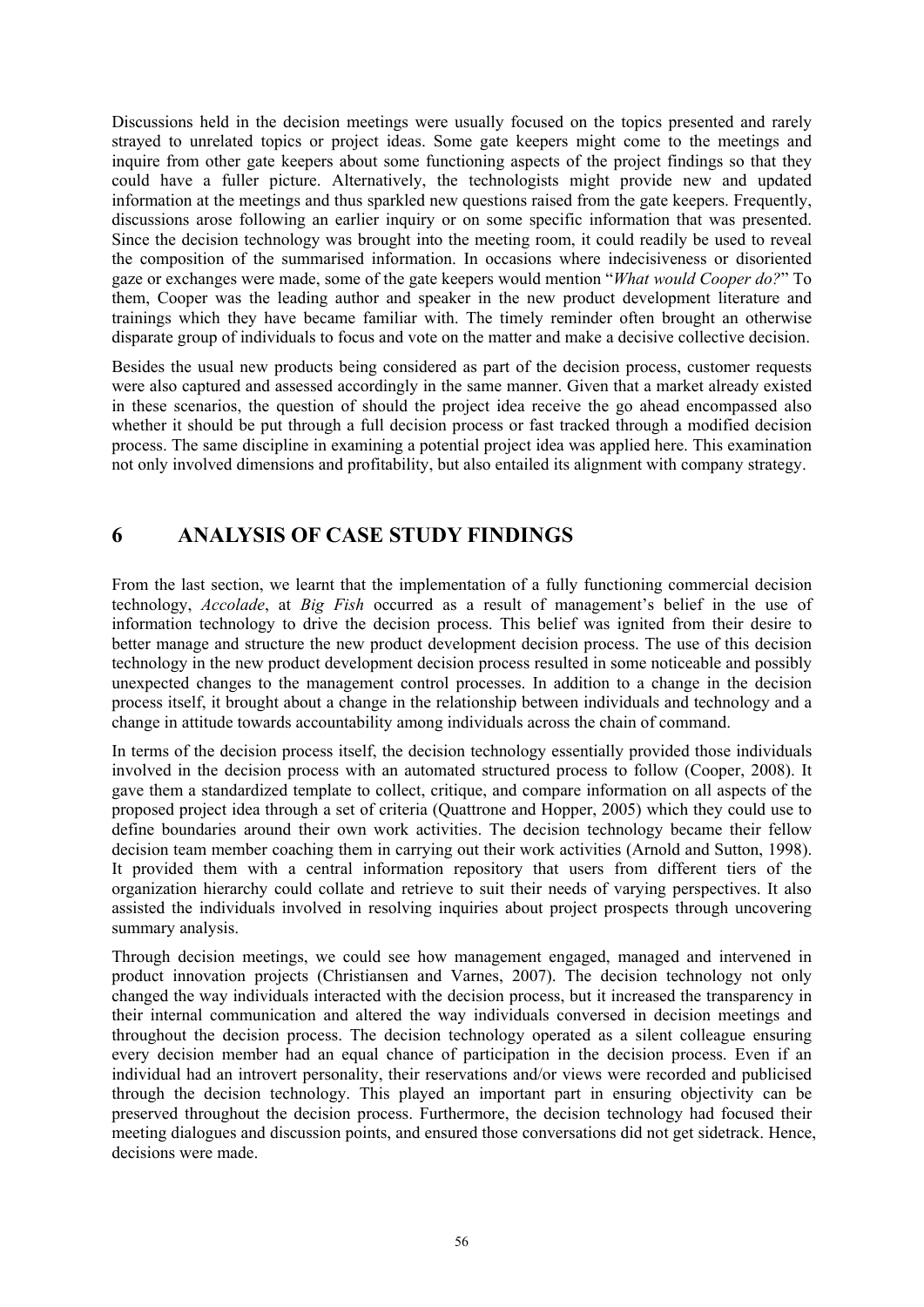Considering that the decision technology kept details of individuals' remarks, one would expect individuals involved in the decision process to become cautious and conservative in disseminating their own remarks and critical in attributing the remarks made by other individuals. This was not the situation at *Big Fish*. During the decision meetings, individuals became more willing to voice their concerns rather than conforming to views confirmed by the majority (von Winterfeldt and Edwards, 1986). They were also seen willing to seek verification from their fellow peers who might be more knowledgeable in certain areas. It became apparent that the decision technology had not only provided those involved in the decision process with appropriate information but also forced them to make decisions more objectively rather than intuitively, and discouraged avoidance and/or deferment of decisions in decision meetings.

After the implementation of the decision technology, all probable projects had to be documented in the decision technology and scheduled for discussions in decision meetings. It might appear tedious when each probable project had to follow the decision process protocols, regardless of the size, scope or urgency of the project. However, each probably project received the same degree of treatment and scrutiny in the decision process. Staff also learned very quickly that each idea submitted and captured would be explored by the product development technologists. Hence, none of them would endure the embarrassment for suggesting an undeveloped idea, or bear the sole responsibility for any project failure by following this protocol.

The uniformity of the information collated and presented allowed individuals to compare and evaluate project prospects proficiently without wasting unnecessary time. Individuals were able to locate and review project information with ease, this allowed them the opportunity to form their own separate opinions before meetings without undue influences of others at the meetings (Morgan and Henrion, 1990; Rowe, 1992; Christiansen and Varnes, 2007).

*Big Fish*'s organizational structure had several tiers. The composition of both the top and bottom levels decision makers in the new product development decision process had transformed between pre and post implementation. Prior to the implementation, the bottom level decision makers consisted of line managers and they had little involvement in new product development decisions, except the sales and marketing line managers who were enthusiastic in supplying ideas from time to time. The line managers might be consulted from time to time, but they often heard of projects that were to be launched near the end of the decision process at the same time as everyone else in the company. Their role in the new product development decisions were usually as outsiders whom were consulted upon, rather than being team members involved and conferred with as valuable inputs.

After the implementation of the decision technology, their consultation role remained the same, but they did however note the change in timing and frequency as to when their expertise were being consulted. They were consulted early on in the decision process, as early as when a brief idea was expanding, and so line managers became aware of potential new products and had better knowledge ahead of commercial launches. They also felt that they were included as part of the decision process since their inputs were seek early enough that could be incorporated into development consideration and/or commercialization. Even though there had been no change in responsibility for the line managers involved in the decision process, they had been held more accountable in their contribution in the decision process. This was certainly highlighted when the senior manager of the respective line manager was pressured by his fellow peers to manage the situation and his subordinate. This incident occurred when his subordinate did not carry out the assigned duties within the requested timeframe. In a different incident, a line manager was "charged" for putting a commercial launch at risk as a result of withholding information pertaining to a special arrangement made with the retailers in advance.

As part of the implementation a new group of individuals was created, known as the product development technologists. This unit was formed so that there was a group dedicated to carrying out the work activities involved in the decision process on a daily basis. The individuals within this unit played an important role in the decision process particularly when they were given direct responsibility for investigating and developing approved prospective projects. Not only did they collate and present project information to top level decision makers, but they also make recommendations based on information they had. The technologists maintained that new product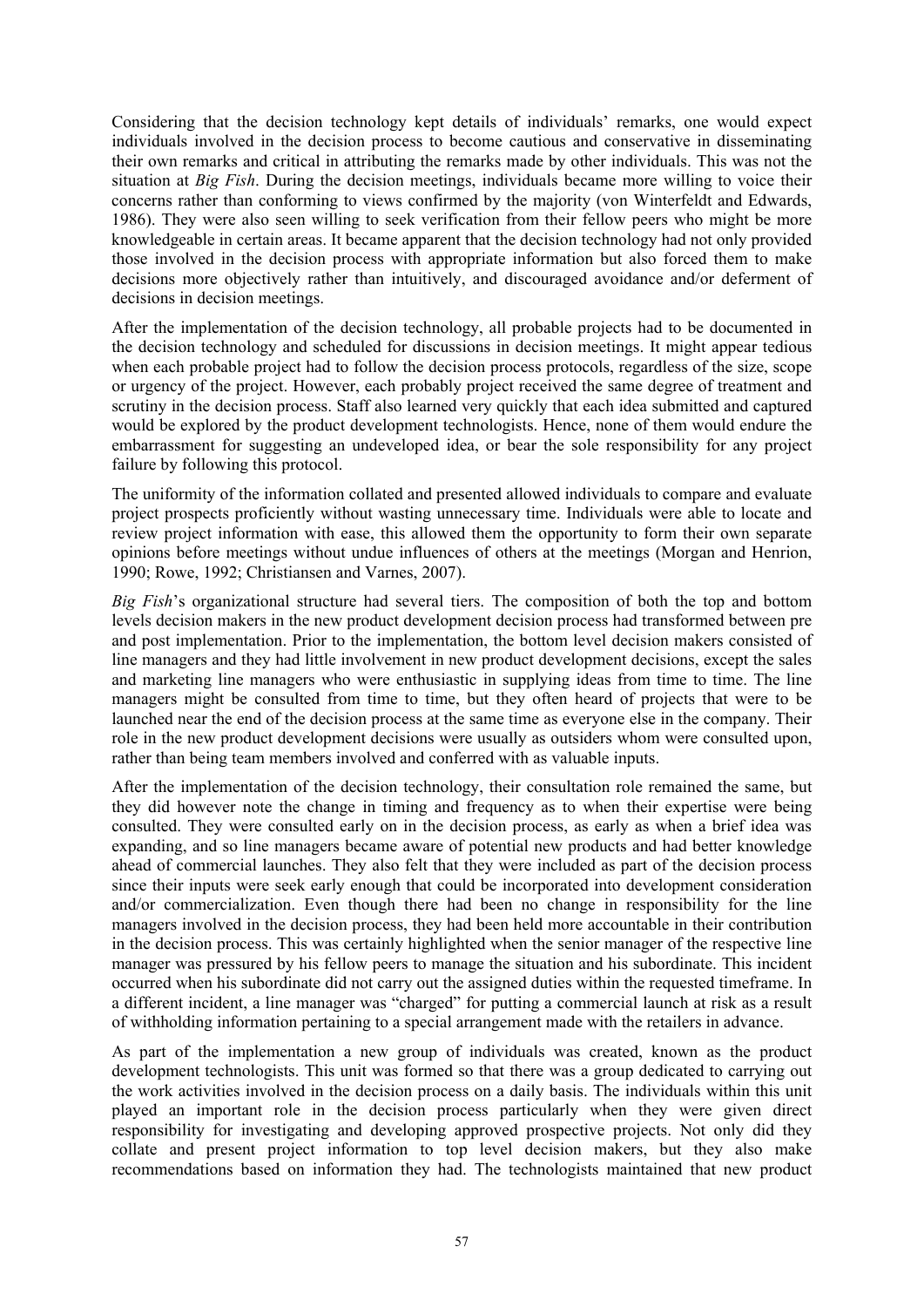development decisions were not made by them. They merely provided recommendations based on the limited knowledge they had, or had gained in consultations with line managers. They were however confident that their investigation and development activities carried out were as comprehensive as they could possibly be. Furthermore, the line managers usually held higher organizational hierarchy status than the technologists and profitability was something that the line managers rather than the technologists had control over. Profitability was often affected by two separate factors: operational cost and sales revenue, which were controlled by independent line managers.

Prior to the implementation, the top level decision makers consisted of the CEO and some of his senior managers. However, most new product development decisions were largely influenced by the input and support of the CEO. Therefore, even if a senior manager had a reservation about the prospects of a project, he would not have the ability to prove or disprove another person's gut feeling and/or experience. After the implementation of the decision technology, the composition of the top level decision makers became divided into two tiers. The top level decision makers in effect consisted of only the senior managers of the firm excluding the CEO. These senior managers were responsible for making ultimate new product development decisions. The CEO himself became a separate tier that approved capital expenditure requests but not new product development decisions. The CEO was kept out of the decision making team purposely and therefore lost his right to vote in the decision process. Before the decision technology was implemented, those senior managers involved in the decision process were reluctant to either personally recommend or decide on any project progress, unless that project was an idea proposed or supported by the CEO. This subsequent change in decision structure gave the senior managers the control and power which they lacked previously when the CEO was an influential and dominating party in the prior decision process. Even though they hold the ultimate deciding vote, the senior managers insisted that they were merely following the recommendations of the technologists. They could only "advise" the technologists based on their wider and strategic view of the firm. Furthermore, they had not reversed any of the recommendations for new ideas made by the technologists, except for building, refining or sometimes intensifying the idea.

Prior to the implementation of the decision technology, new product development decisions were largely conservative. New products that were commercialized were of mainly small changes, usually in product flavoring. With the exception of the CEO, no one dared take the risk of deciding, endorsing, or developing innovative products for fear of incompetence or failure. Very few individuals in the two traditional divisions, manufacturing and operations or sales and marketing, were willing to invest their time in developing innovative products. All commercialization of new products brought about uncertainty which managers did not know how to deal with and did not want to be accountable for. Furthermore, the senior managers often did not feel staff could cope with innovative activities and hence avoided novel projects to manage and minimize risk.

However, two years into the implementation of the decision technology, the level of management insecurity and avoidance of new projects had gradually diminished. The decision technology gave senior managers new found ability to quantify as well as qualify the prospects of each project. This was possible since the tool gave them a template in which to collect certain inputs as well as present their collective opinions at a glance emphasizing the differing aspects of the project, such as manufacturability, marketability, and profitability. The amount of known information has subsequently given senior managers enough power to make decisive pronouncements about which projects should be given the priority, time, energy and resources to continue and work on (Dechow and Mouritsen, 2005). This was particularly true when the senior managers felt the structured decision process and the amount of known information could lessen the extent of risk that otherwise would have arisen from the uncertainty of new product launches.

The plan to have all senior managers involved as the top level decision makers has had a positive effect on company's management. Even though the notion began as a personal agenda by one of the senior managers to be part of the group, it was evident through the decision meetings and discussions that the group had matured and became a collective voice that was concerned about the welfare and future of the company. There has been no indication of any "finger-pointing" occurrences having taken place among the senior managers. They also became knowledgeable, respectful and appreciative of the operational issues from each manager's division as a result of meeting discussions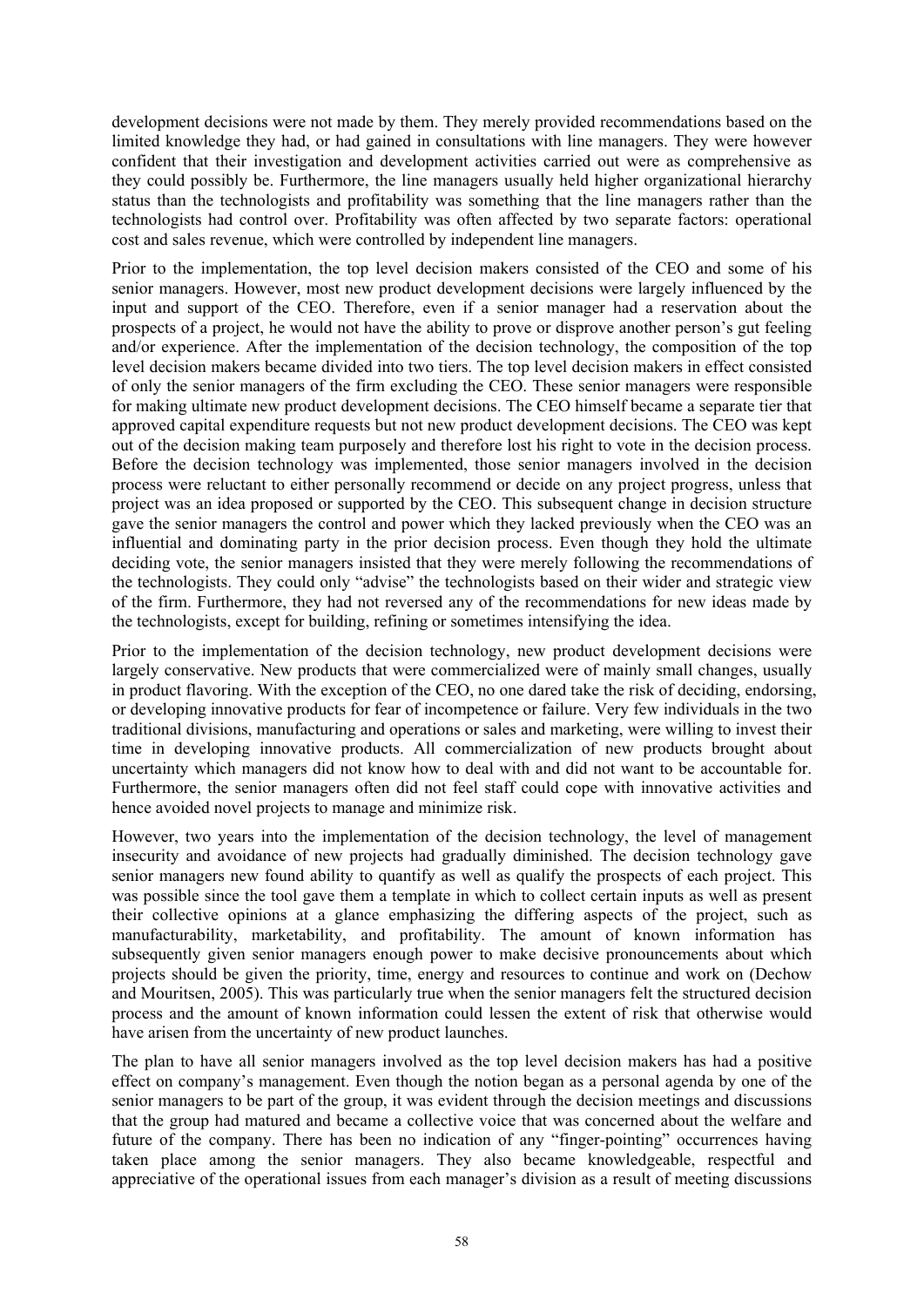and dialogues among senior managers during the decision meetings. Project success was no longer a solitary responsibility restricted to a senior manager who sanctioned the project, or was limited by the individual who led the undertaking of the project as it was in the prior decision process. The decision technology has subsequently distributed the responsibility and accountability for project success across all individuals involved in the decision process. It has become a collective group effort which not only included senior managers and product development technologists, but also line managers who have the responsibility to eventually see the commercialization of new products, and the CEO who had attended each final wrap up decision meetings in order to show his support to all those involved.

#### **7 CONCLUSION**

This study found that a decision technology provided a detailed formal structure and discipline for decision makers from all levels to follow. Given the nature of uncertainty with new product launches, it behaved as a fellow colleague ensuring the risk of project failure is redistributed across all decision makers involved, rather than singling out certain individuals. The decision technology not only enabled management to execute management control vertically on their subordinates, but also horizontally towards their fellow peers. The decision technology behaved as a silent partner and encouraged all individuals to participate in the decision process even if they were of introvert character. The decision technology also gave them the confidence to tackle and launch innovative projects which they previously avoided.

This paper has extended existing literature on the use of management control within the new product development context and the use of technology as an electronic colleague that participated and redistributed the way in which accountability was accomplished. It also contributed more empirical evidence to the knowledge of technology adoption and diffusion. This in turn could professionally assist more organisations in devising and executing management controls to manage the decision process as well as their subordinates and fellow peers.

There is an inevitably caveat we could not control all elements of a case site in a case study. Therefore, some of the enablement and changes in management controls resulted from the implementation of a decision technology could not be separated from the implementation of a manual structured decision process when the case site made a conscious decision to implement both simultaneously. Ideally the research would have been conducted at a site that implemented the manual process first and the automated system subsequently. Despite this limitation, it did not change the significance in which the lessons learnt from this intensive case study could provide, as we have learnt in much ERP implementation research that talked about the use of information technology to impose formalised structure and control on business processes.

Looking into future research opportunities, collaborative case study research could be carried out at other case sites to overcome the concern that both the manual and automated decision systems were implemented simultaneously. These case sites could either be food companies that rear, farm, develop and process its own fish products, or food companies that use the same decision technology. From these collaborative data, the possible impact from the use of a decision technology at *Big Fish* could be better explained, measured and distinguished.

#### References

Anderson, A. M. (2008). A Framework for NPD Management: Doing the Right Things, Doing them Right, and Measuring the Results. Trends in Food Science and Technology, 19 (11).

Arnold, V. and Sutton, S. G. (1998). The Theory of Technology Dominance: Understanding the Impact of Intelligent Decision Aids on Decision Makers' Judgments. Advances in Accounting Behavioral Research, 1, 175-194.